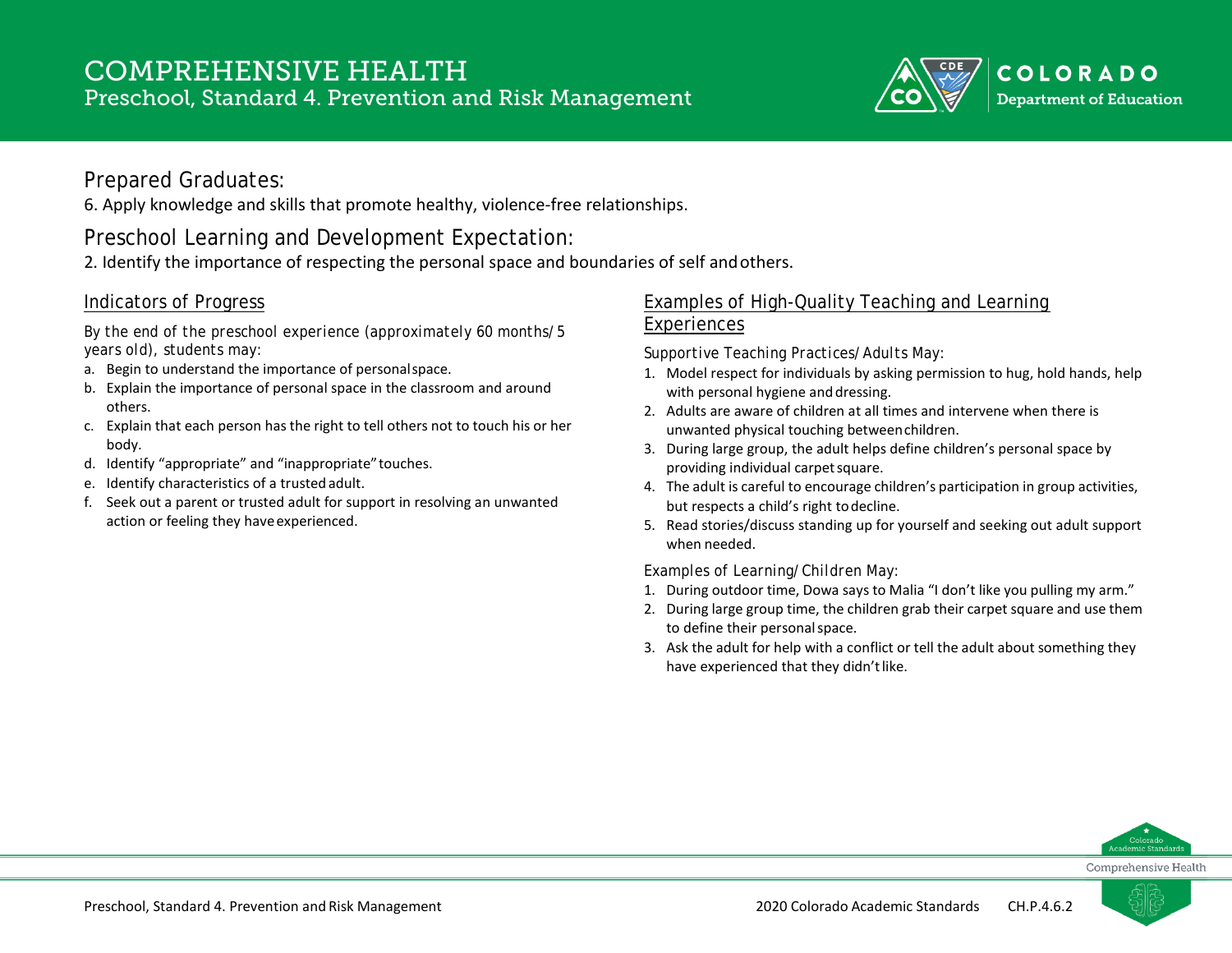

### Prepared Graduates:

6. Apply knowledge and skills that promote healthy, violence-free relationships.

# Grade Level Expectation:

1. Explain the importance of respecting the personal space and boundaries of self andothers.

### Evidence Outcomes

*Students Can:*

- a. Identify "appropriate" and "inappropriate"touches.
- b. Identify characteristics of a trustedadult.
- c. Demonstrate how to tell a parent or trusted adult if inappropriate touching occurs to self or others.
- d. Explain the importance of personal space in the classroom and around others.

### Academic Context and Connections

*Colorado Essential Skills and Real-World Application:*

- 1. Explore how situations, settings, cultures and individuals have varied rules about personal space. (Civic/Interpersonal Skills: Global/Cultural Awareness)
- 2. Examine how boundaries are applied to nations, cities and people. (Civic/Interpersonal Skills: Global/CulturalAwareness)
- 3. Demonstrate and understanding of why individuals have the right to personal space and boundaries. (Civic/Interpersonal Skills: Character)
- 4. Identify when it is appropriate and demonstrate how to communicate with a trusted adult. (Civic/Interpersonal Skills: Communication)

*Inquiry Questions:*

- 1. What is personalspace?
- 2. Why might one person's personal space be different from another person's?
- 3. What would it be like if nobody respected anybodyelse?
- 4. What is privacy?
- 5. Can verbal comments intrude on your personalspace?

- 1. Accessing Information
- 2. Interpersonal Communication

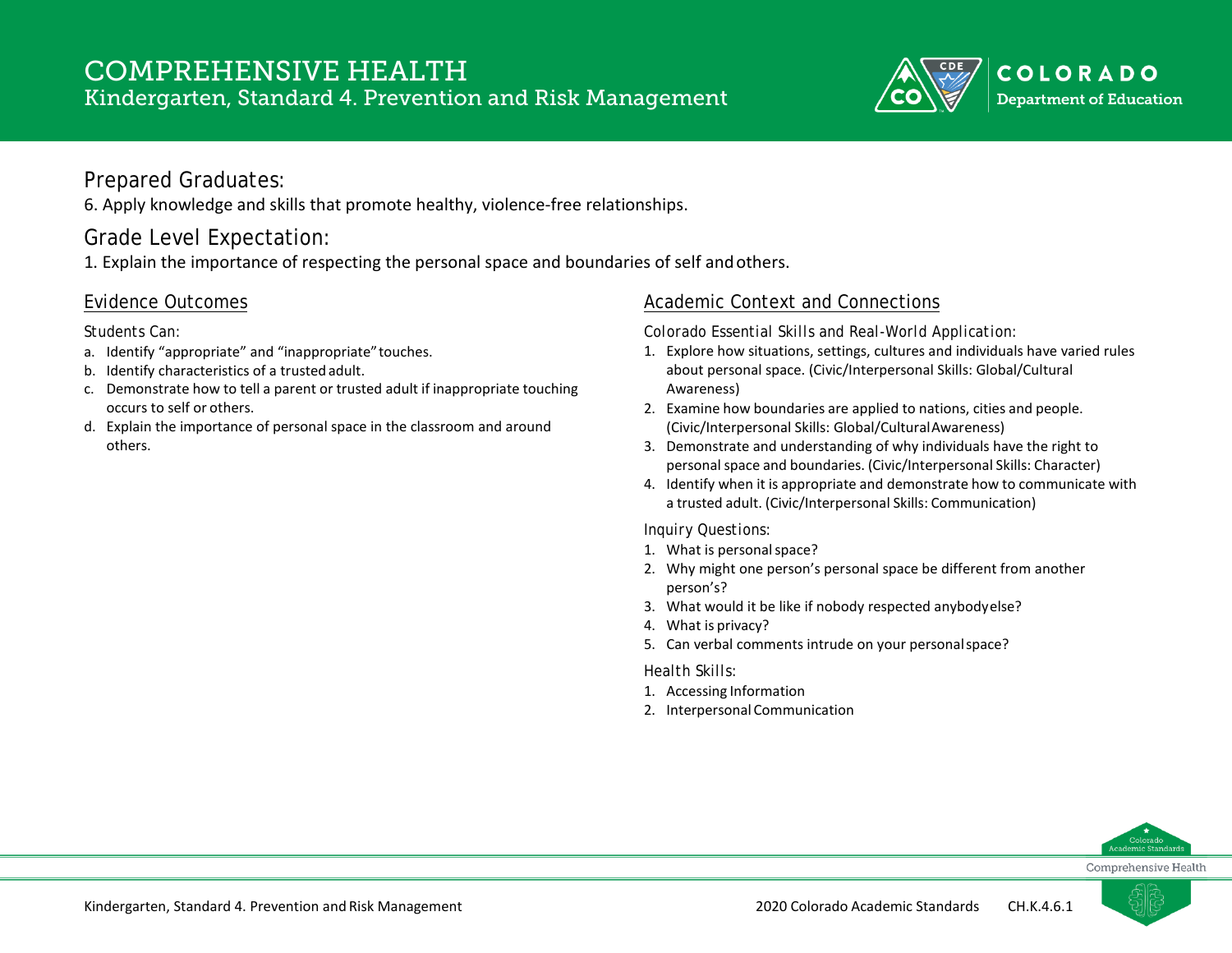# COMPREHENSIVE HEALTH First Grade, Standard 4. Prevention and Risk Management



### Prepared Graduates:

6. Apply knowledge and skills that promote healthy, violence-free relationships.

# Grade Level Expectation:

1. Explain why bullying is harmful and how to respond appropriately.

### Evidence Outcomes

#### *Students Can:*

- a. Understand why it is wrong to teaseothers.
- b. Identify why making fun of others is harmful to self and others.
- c. Explain what to do if you or someone else is beingbullied.
- d. Describe the difference between bullying and having a strong disagreement between people.
- e. Describe the difference between telling andtattling.
- f. Describe how you would advocate for yourself and others in a bullying situation.

### Academic Context and Connections

*Colorado Essential Skills and Real-World Application:*

1. Identify certain times and situations when a parent or adult needs to be told about another person's behaviors. (Professional Skills: Self-Advocacy)

#### *Inquiry Questions:*

- 1. If it's just "making fun" then how can it beharmful?
- 2. How do you feel when someone disagrees withyou?
- 3. What do you do when someone disagrees withyou?
- 4. What are some good reasons to tell the teacher what another student is doing?
- 5. Why is it important to stand up for yourself?

- 1. Interpersonal Communication
- 2. Advocacy



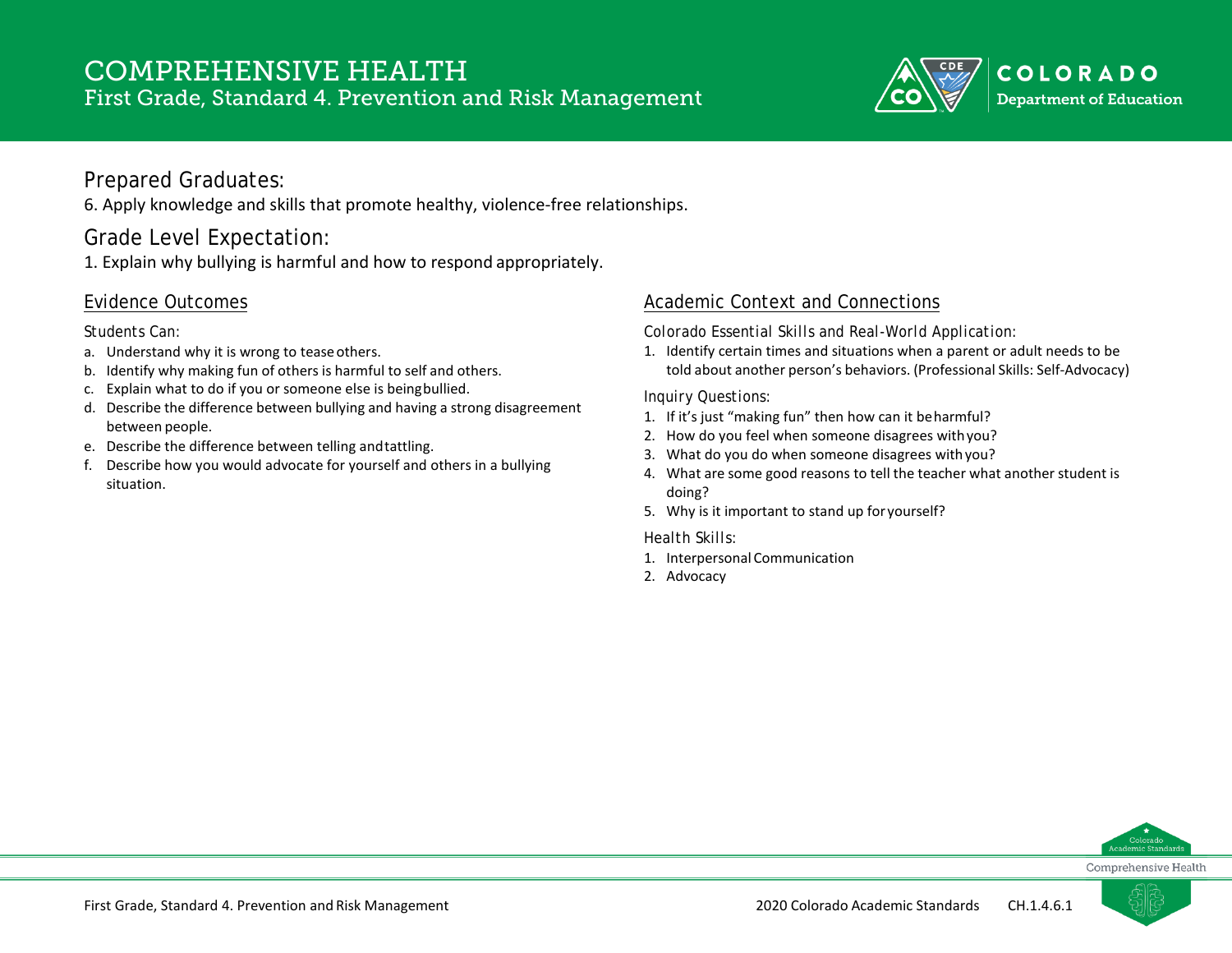# COMPREHENSIVE HEALTH

Second Grade, Standard 4. Prevention and Risk Management



### Prepared Graduates:

6. Apply knowledge and skills that promote healthy, violence-free relationships.

## Grade Level Expectation:

3. Demonstrate how to respond appropriately to various types ofbullying.

#### Evidence Outcomes

*Students Can:*

- a. Identify examples of physical bullying.
- b. Identify examples of social bullying (e.g., rumors, gossiping, excluding others).
- c. Describe the difference between verbal and nonverbal bullying (e.g., dirty looks, sticking out the tongue, etc.).
- d. Identify why making fun of others is harmful to self and others.
- e. Explain how to advocate for yourself and someone else who isbeing bullied.

### Academic Context and Connections

*Colorado Essential Skills and Real-World Application:*

- 1. Identify the professionals who can help when someone is being bullied or teased, including but not limited to counselors, psychologists, police, or trusted adults. (Professional Skills:Self-Advocacy)
- 2. Discuss why tolerance, appreciation, and understanding of diversity are important skills to learn and practice. (Civic/Interpersonal Skills: Global/Cultural Awareness)

#### *Inquiry Questions:*

- 1. Why are people mean and cruel to otherpeople?
- 2. How do people respond to others who are mean andcruel?
- 3. Is being mean to a friend different from being mean to someone else?

- 1. Interpersonal Communication:
- 2. Advocacy for Self and Others:



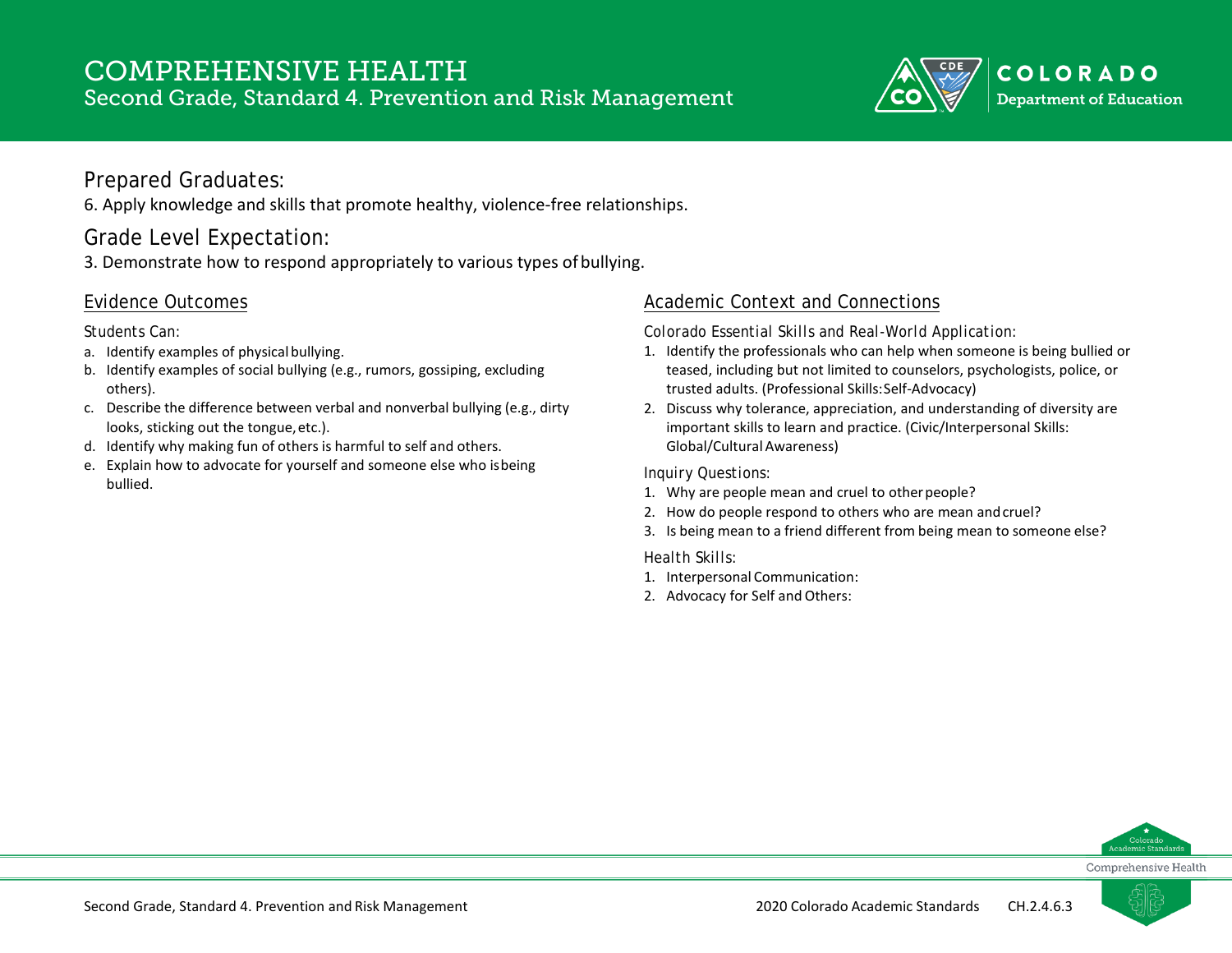# COMPREHENSIVE HEALTH Third Grade, Standard 4. Prevention and Risk Management



### Prepared Graduates:

6. Apply knowledge and skills that promote healthy, violence-free relationships.

## Grade Level Expectation:

2. Describe pro-social behaviors and skills that enhance healthy interactions withothers.

### Evidence Outcomes

*Students Can:*

- a. Give examples of pro-social behaviors such as helping others, being respectful of others, cooperation, consideration and being kind.
- b. Set a goal and a plan to be helpful and supportive to another person at school or at home.
- c. Describe how responding to anger can be positive and/or negative.
- d. Demonstrate strategies for self-control that can manage anger and other strong feelings in positive ways.

### Academic Context and Connections

*Colorado Essential Skills and Real-World Application:*

- 1. Apply pro-social behaviors when working together and collaborating. (Civic/Interpersonal Skills:Collaboration/Teamwork)
- 2. Demonstrate self-control to manage anger. (Personal Skills: Self-Awareness)
- 3. Explain how tolerance, appreciation, and understanding of diversity are important when collaborating. (Personal Skills: Adaptability/Flexibility)

#### *Inquiry Questions:*

- 1. How would it feel if you were teased for having a certain eyecolor?
- 2. How do you feel when you are helpful to others?
- 3. Why do people get angry?
- 4. Is anger a bad thing?
- 5. Is it OK to not be friends with everyone?

- 1. Goal Setting:
- 2. Self-Management/PersonalResponsibility



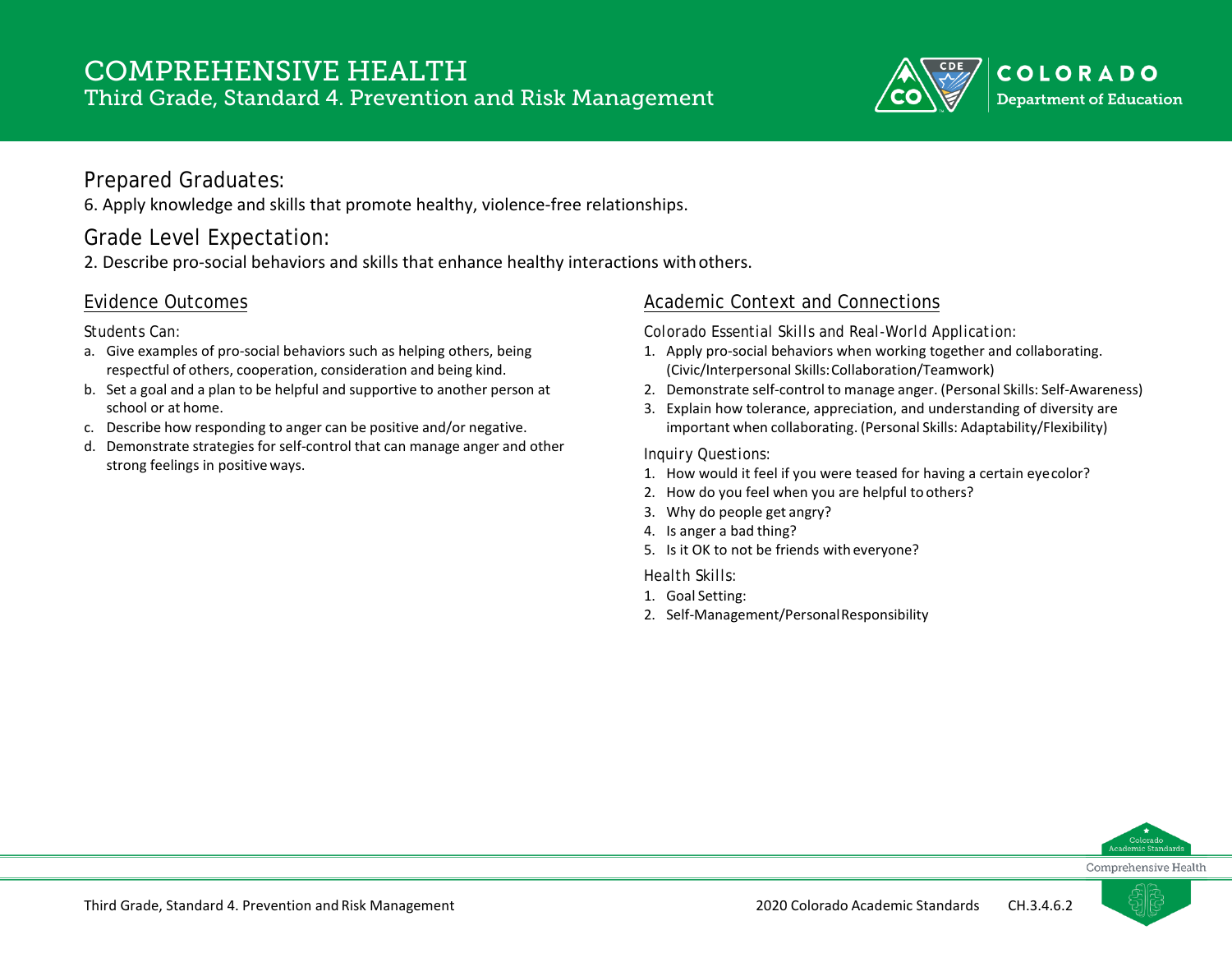# COMPREHENSIVE HEALTH Fourth Grade, Standard 4. Prevention and Risk Management



### Prepared Graduates:

6. Apply knowledge and skills that promote healthy, violence-free relationships.

# Grade Level Expectation:

3. Demonstrate skills necessary to prevent a conflict from escalating toviolence.

#### Evidence Outcomes

*Students Can:*

- a. Demonstrate simple conflict resolution techniques to diffuse a potentially violent situation.
- b. Describe situations that lead to violence, the consequences of violent behavior, and the importance of resolving conflict through effective communication skills.
- c. Explain a more positive alternative than using violence to resolve a conflict.
- d. Explain the potential dangers of having weapons at home, in school, and in the community.

### Academic Context and Connections

*Colorado Essential Skills and Real-World Application:*

- 1. Identify the physical and emotional consequences of violence and the significant impact they have on society. (Civic/Interpersonal Skills: Global/Cultural Awareness)
- 2. Demonstrate effective conflict resolution skills. (Personal Skills: Adaptability/Flexibility)
- 3. Explain how effective communication and personal skills can develop, maintain, and enhance healthy behaviors. (Personal Skills: Personal Responsibility)

#### *Inquiry Questions:*

- 1. What is conflict resolution?
- 2. What if there was no violence in theworld?
- 3. How can you promote peacefulproblem-solving?
- 4. How can the use of guns and other weapons bepositive?
- 5. Do you always have to compromise to help solve aconflict?
- 6. Can social media create conflicts betweenpeople?

#### *Health Skills:*

1. Interpersonal Communication: Conflict Resolution



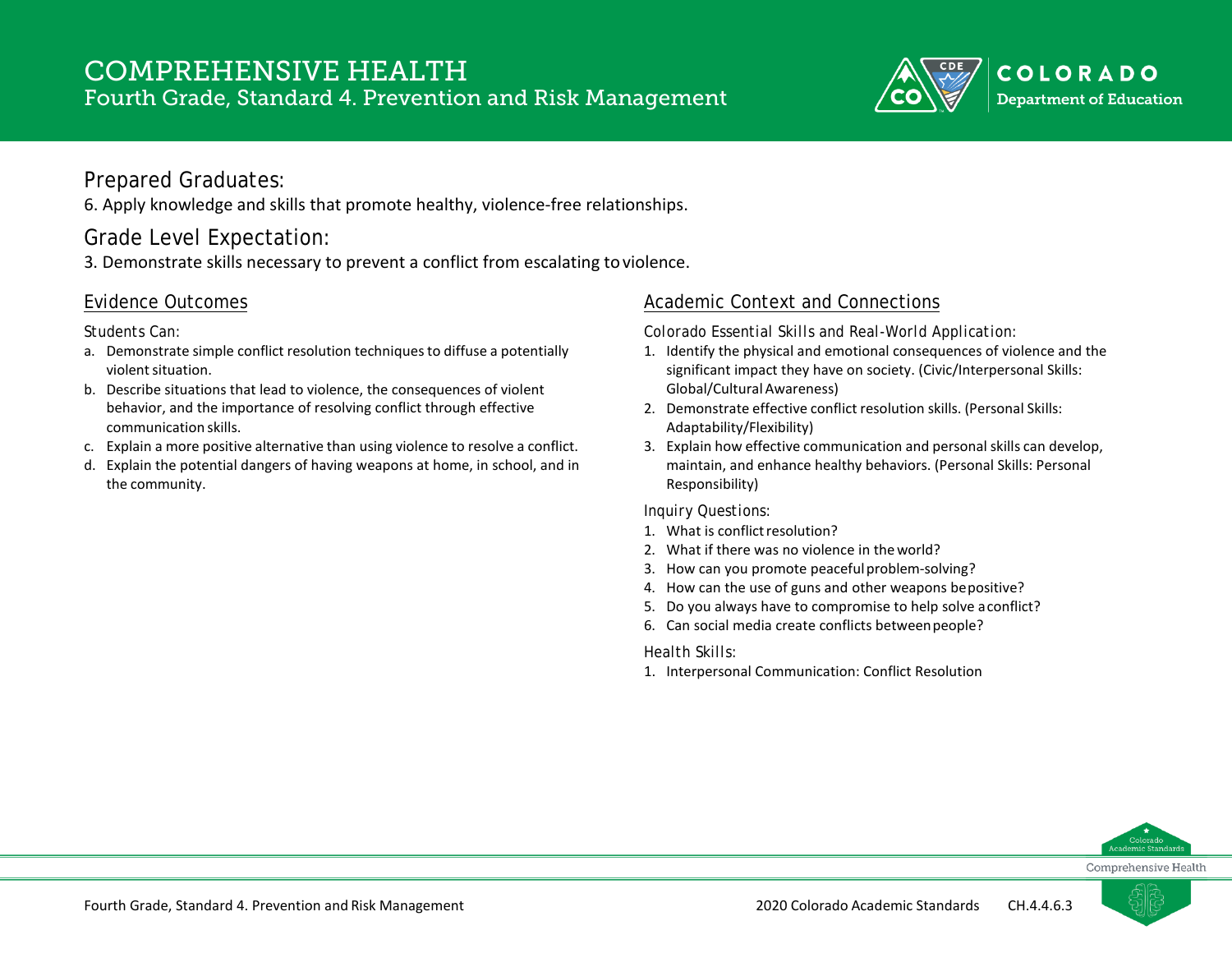

### Prepared Graduates:

6. Apply knowledge and skills that promote healthy, violence-free relationships.

## Grade Level Expectation:

2. Demonstrate pro-social behaviors that reduce the likelihood of physical fighting, violence, andbullying.

### Evidence Outcomes

*Students Can:*

- a. Identify factors that influence both violent and nonviolent behaviors.
- b. Explain the impact and the short- and long-term consequences of bullying, physical fighting, and violence.
- c. Demonstrate pro-social communication skills and strategies to diffuse conflict and avoid violence.
- d. Describe how to use social media to promote positive relationships.
- e. Identify resources, including safe people, parents, or adults, who can help prevent or intervene in unsafe situations in the school and community.

### Academic Context and Connections

*Colorado Essential Skills and Real-World Application:*

- 1. Explore how nonviolence has been used in conflicts. (Civic/Interpersonal Skills: Global/Cultural Awareness)
- 2. Assess how bullying and violence can have long term emotional and physical consequences. (Entrepreneurial Skills: Critical Thinking/Problem Solving)
- 3. Critique how culture, media and social influences affect violent and nonviolent behavior. (Civic/Interpersonal Skills: Global/Cultural Awareness)
- 4. Investigate why and how individuals can take personal responsibility to develop, maintain, and enhance healthy behaviors. (Personal Skills: Personal Responsibility)
- 5. Identify the importance of evaluating reliable sources when analyzing influences. (Professional Skills: InformationLiteracy)

#### *Inquiry Questions:*

- 1. Why do people become violent?
- 2. Why is it important to report incidents of bullying and other unsafe situations?
- 3. What types of communication can help you avoidconflict?
- 4. How can we demonstrate appreciation and value fordifferences?
- 5. How do I know who to tell about an unsafesituation?
- 6. What are stereotypes? Why do people stereotypeothers?
- 7. Can making assumptions about people influence behavior?

- 1. Interpersonal Communication: Conflict Resolution/Negotiation Skills
- 2. Analyze Influences
- 3. Self Management/PersonalResponsibility



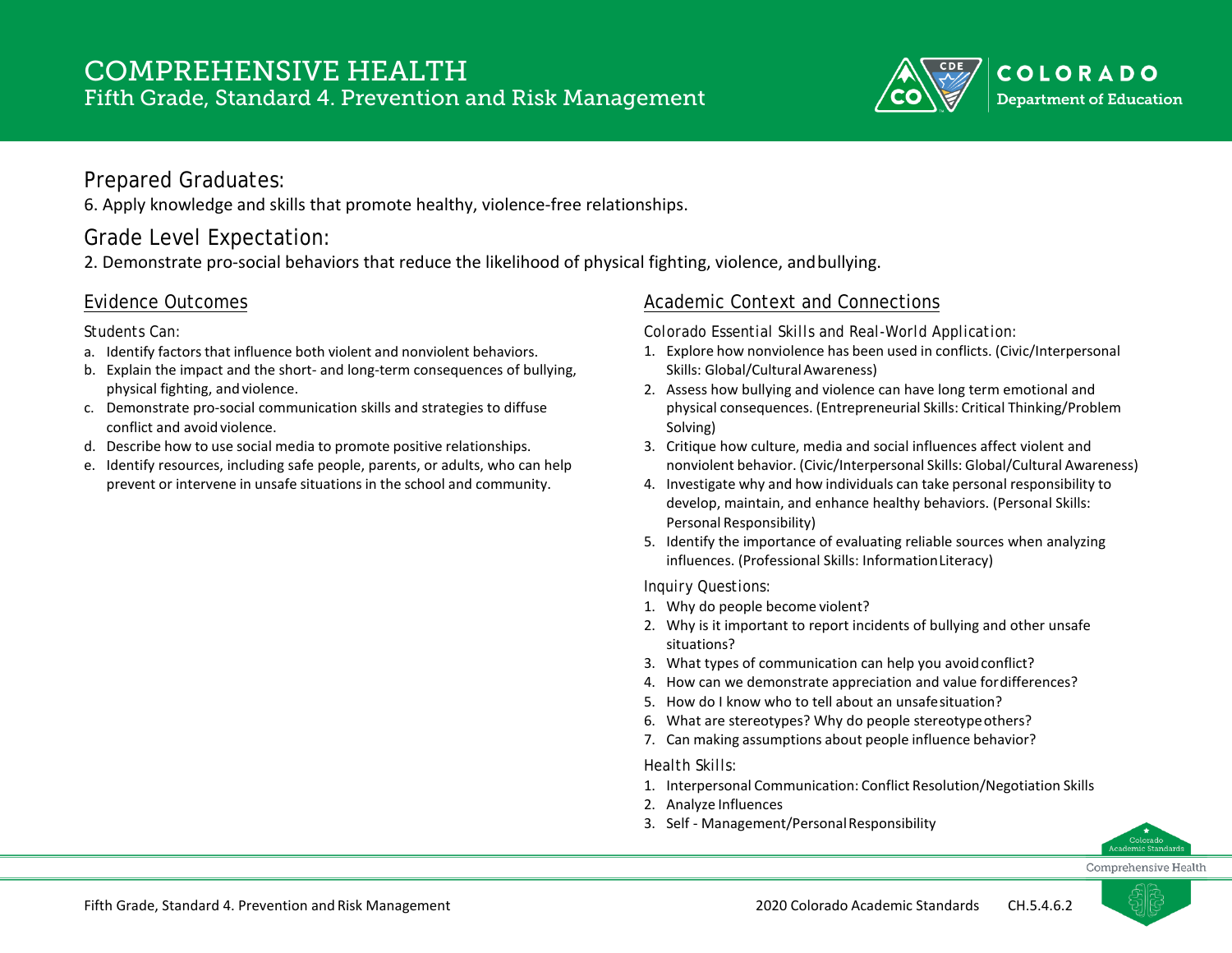# COMPREHENSIVE HEALTH Sixth Grade, Standard 4. Prevention and Risk Management



### Prepared Graduates:

6. Apply knowledge and skills that promote healthy, violence-free relationships.

# Grade Level Expectation:

3. Demonstrate ways to advocate for a positive, respectful school and community environment that supports pro-social behavior.

#### Evidence Outcomes

*Students Can:*

- a. Understand the definition of bullying, as well as the roles of a bystander, perpetrator/bully, and victim inbullying.
- b. Demonstrate how to prevent or stop bullying as a bystander, perpetrator, or victim.
- c. Understand the consequences of unaddressed bullying for the victim, perpetrator/bully, and bystanders.
- d. Advocate for a positive and respectful school environment that supports pro-social behavior.
- e. Demonstrate the ability to identify a parent, trusted adult, or appropriate legal authorities to whom school or community violence should be reported.
- f. Describe the dangers of and actions to be taken if aware of threats to harm self or others.
- g. Describe the dangers of and actions to be taken if weapons are seen or suspected in schools.
- h. Demonstrate appropriate communication skills to solve conflicts nonviolently.

### Academic Context and Connections

*Colorado Essential Skills and Real-World Application:*

- 1. Discuss if the presence of weapons increases the risk of serious injuries. (Entrepreneurial Skills: Inquiry/Analysis)
- 2. Understand the variety of school and community resources that can help with school-violence issues. (Entrepreneurial Skills: Creativity/Innovation)
- 3. Understand the importance of advocating for themselves or others in bullying situations. (Professional Skills: Self-Advocacy)

#### *Inquiry Questions:*

- 1. How do I know if someone is beingbullied?
- 2. What if my friend is a bully?
- 3. What does pro-social behavior look like in ourcommunity?
- 4. What effect has social media had on bullying andharassment?

- 1. Self-Management/Personal Responsibility
- 2. Advocacy



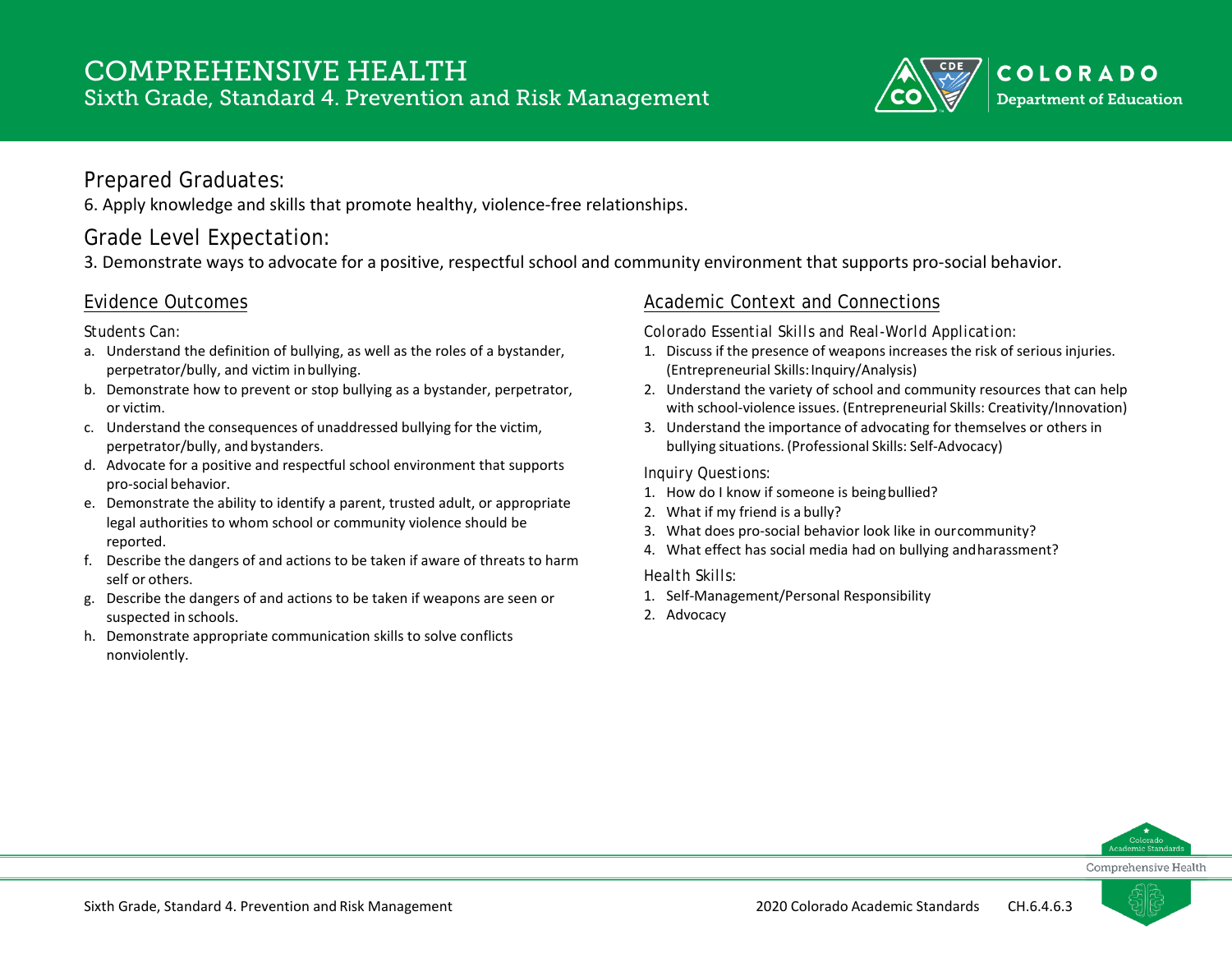# COMPREHENSIVE HEALTH Seventh Grade, Standard 4. Prevention and Risk Management



### Prepared Graduates:

6. Apply knowledge and skills that promote healthy, violence-free relationships.

### Grade Level Expectation:

2. Demonstrate self-management skills to reduce physical and emotional violence and actively participate in violence prevention.

#### Evidence Outcomes

*Students Can:*

- a. Describe the short- and long-term consequences of violence on perpetrators, victims, and bystanders.
- b. Explain the role of bystanders in escalating, preventing, or stopping bullying, fighting, hazing, gossip, exclusion of individuals, or violence.
- c. Describe strategies and skills one could use to avoid physical fighting and violence.
- d. Identify a variety of nonviolent ways to respond when angry or upset.
- e. Demonstrate the ability to identify a parent, trusted adult, or appropriate legal authorities to whom school or community violence should be reported.
- f. Describe the dangers of and actions to be taken if aware of threats to harm self or others.
- g. Describe the dangers of and actions to be taken if weapons are seen or suspected in schools.
- h. Demonstrate appropriate communication skills to solve conflicts nonviolently.

### Academic Context and Connections

*Colorado Essential Skills and Real-World Application:*

- 1. Explore if the presence of weapons impacts the risk of serious injuries. (Entrepreneurial Skills: Inquiry/Analysis)
- 2. Discuss the variety of school and community resources that can help with school-violence issues. (Professional Skills: Information Literacy)
- 3. Advocate for selves or others in bullying situations. (Civic/Interpersonal Skills: Civic Engagement)
- 4. Develop personal strategies to enhance healthy behaviors and to avoid, reduce, and cope with unhealthy, risky, or potentially unsafe situations. (Personal Skills: PersonalResponsibility)

#### *Inquiry Questions:*

- 1. How can one person reduce violence?
- 2. What are positive and negative effects of weapons onsociety?
- 3. What situations lead to physical fighting and violence? How could those situations be avoided?
- 4. What is my civic responsibility to respond to violence in my community?
- 5. How might someone's words, including social media, impact another person emotionally and socially?

- 1. Self-Management
- 2. Advocacy



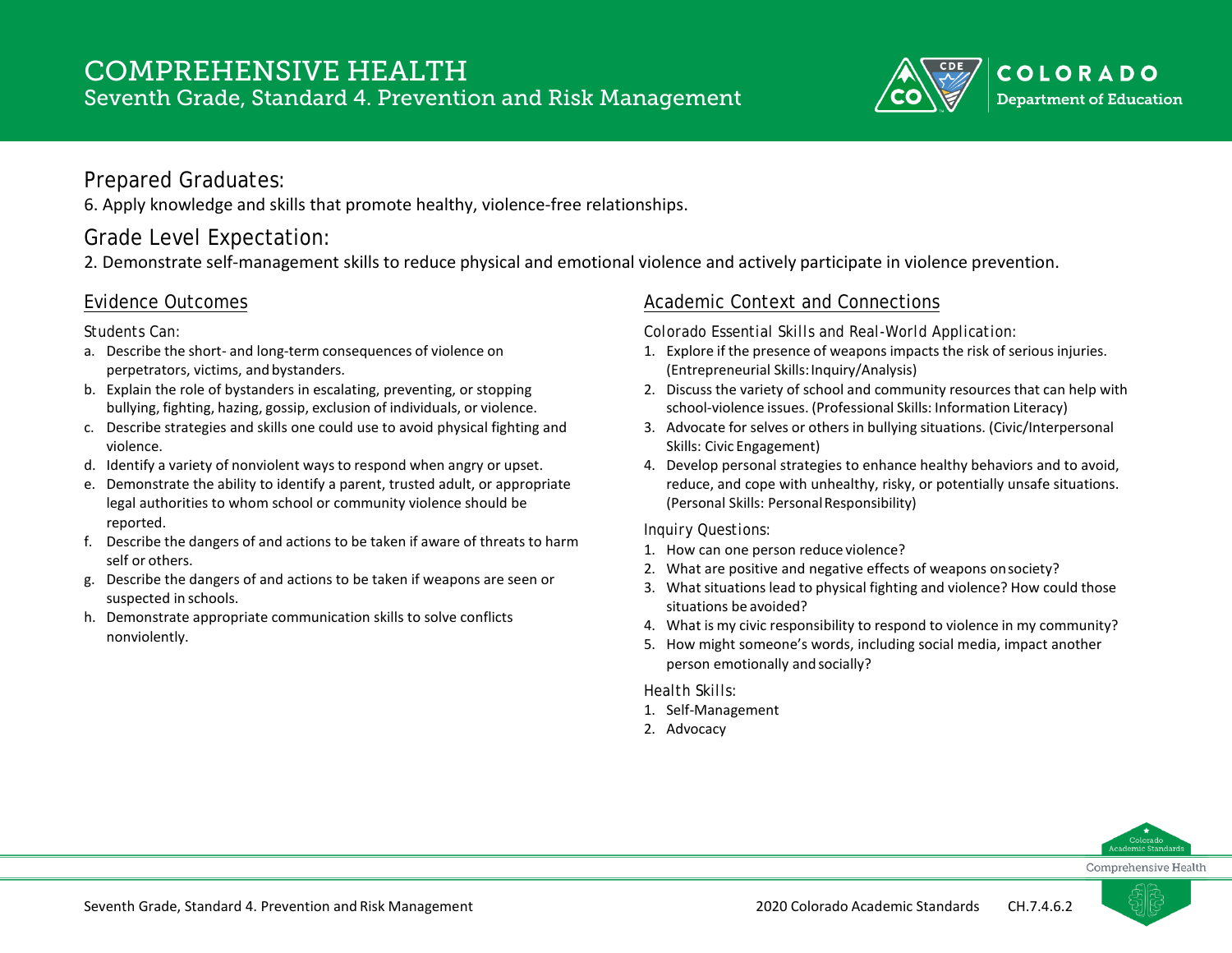

### Prepared Graduates:

6. Apply knowledge and skills that promote healthy, violence-free relationships.

# Grade Level Expectation:

4. Analyze the factors that influence violent and nonviolent behavior.

#### Evidence Outcomes

*Students Can:*

- a. Identify media and cultural messages that could lead to different types of violence, including relational and sexualviolence.
- b. Examine the presence of violence in the media and its possible effects on violent behavior.
- c. Describe how one's beliefs, values, and familial and peer relationships could promote relational violence.
- d. Identify verbal and nonverbal communication that constitutes sexual harassment.
- e. Recognize behaviors that are perceived as sexually coercive, and behaviors that are crimes.
- f. Explain why and how rape and sexual assault should be reported to a parent or trusted adult and appropriate legal authorities.
- g. Formulate a plan to advocate for healthy, violence-free, respectful relationships for one's self and community.
- h. Determine who (adults) to report potentially unsafe behaviors/situations to both inside and outside ofschool.

### Academic Context and Connections

*Colorado Essential Skills and Real-World Application:*

- 1. Sexual violence and harassment are unacceptable behaviors that result in legal consequences. (Civic/Interpersonal Skills: Civic Engagement)
- 2. Technology has changed the way sexual exploitation andharassment occurs. (Civic/Interpersonal Skills: Global/Cultural Awareness)
- 3. Examine various social and cultural norms regarding sexual violence and harassment. (Civic/Interpersonal Skills: Global/Cultural Awareness)

#### *Inquiry Questions:*

- 1. Is peaceful behavior the same as nonviolent? Why or whynot?
- 2. Would a media-free life diminishassaults?
- 3. What would I do if I saw someone being sexually harassed or assaulted?
- 4. Why is it important to report potentially unsafe behaviors/situations?

#### *Health Skills:*

1. Analyze Influences



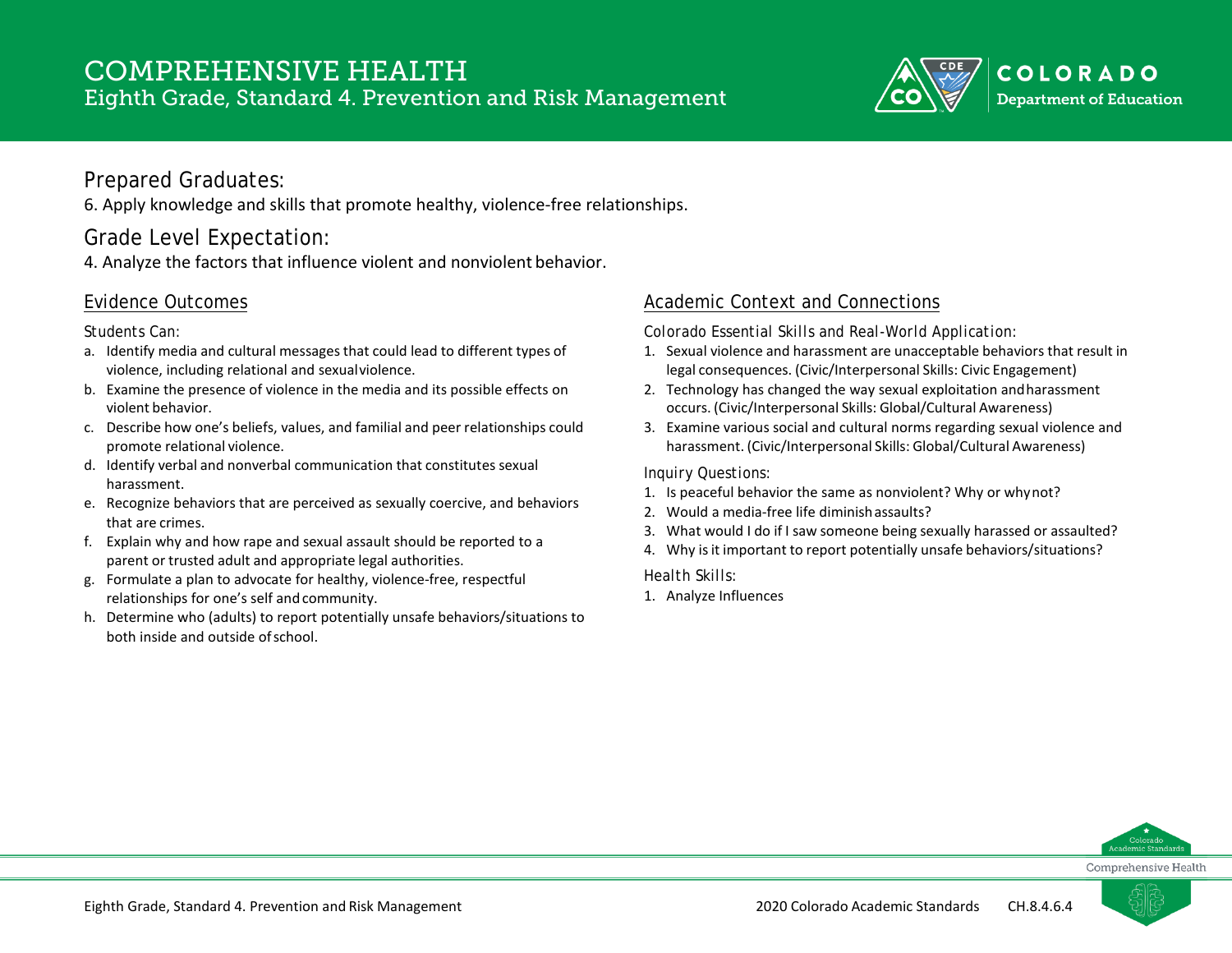

### Prepared Graduates:

6. Apply knowledge and skills that promote healthy, violence-free relationships.

# Grade Level Expectation:

5. Demonstrate ways to advocate for a positive, respectful school and community environment that supports pro-social behavior.

#### Evidence Outcomes

*Students Can:*

- a. Identify pro-social behaviors in the school andcommunity.
- b. Examine the consequences of unaddressed behaviors that do not respect others, the school, or the communityenvironment.
- c. Advocate for a positive and respectful school environment that supports pro-social behavior.

### Academic Context and Connections

*Colorado Essential Skills and Real-World Application:*

- 1. Identify positive behavior support and other school and community programs advocate for pro-social behavior. (Entrepreneurial Skills: Creativity/Innovation)
- 2. Advocate for positive respectful school environments that support positive social norms. (Civic/Interpersonal Skills: CivicEngagement)

#### *Inquiry Questions:*

- 1. How do I know if someone is beingbullied?
- 2. Are positive social norms static or can theychange
- 3. What does pro-social behavior look like in ourcommunity?
- 4. What effect has social media had on bullying andharassment?

*Health Skills:*

1. Advocacy



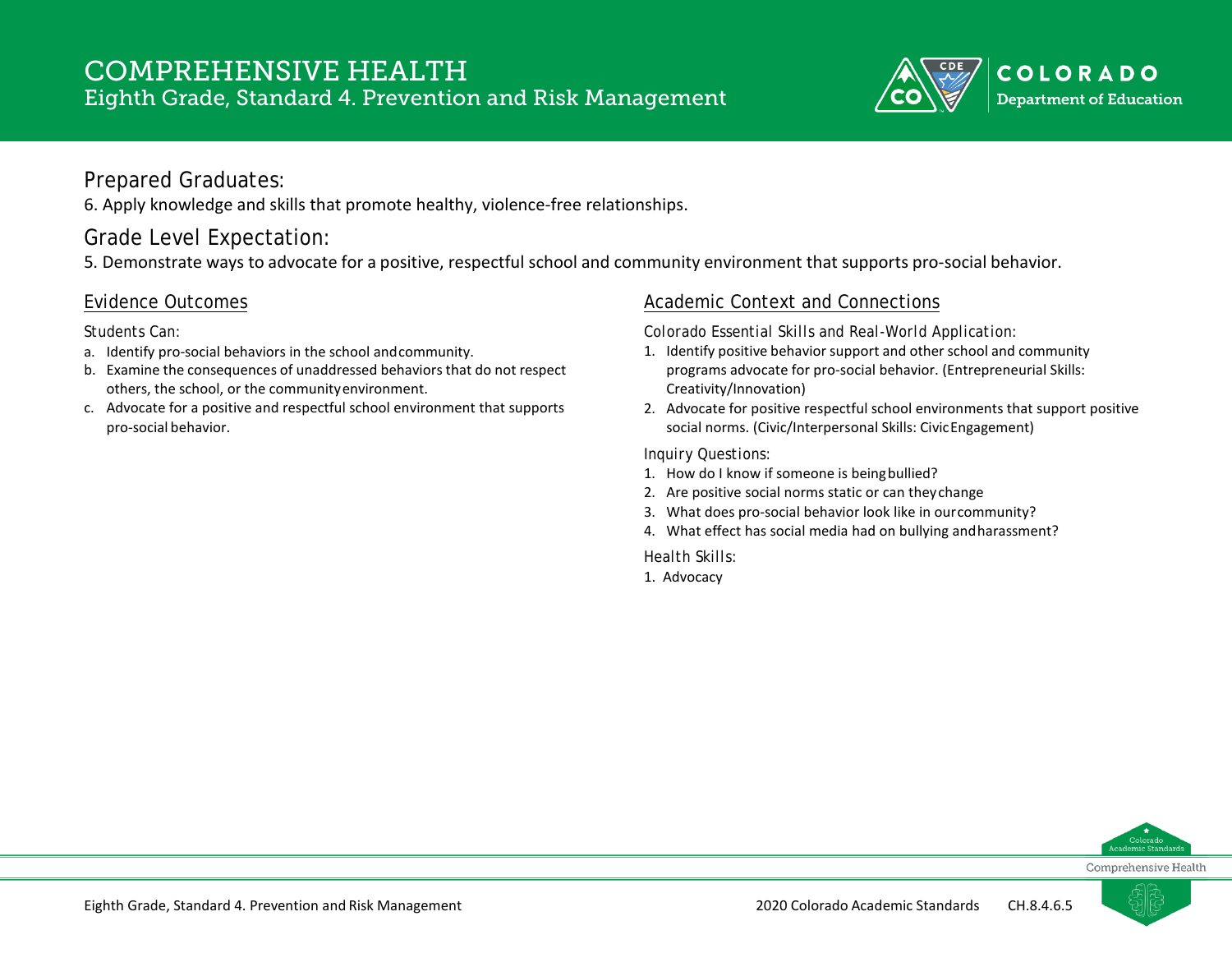

### Prepared Graduates:

6. Apply knowledge and skills that promote healthy, violence-free relationships.

# Grade Level Expectation:

5. Analyze the factors that influence community and societal beliefs that underlie violence, and describe relationships, attitudes, behavior, and vulnerability to violence.

#### Evidence Outcomes

*Students Can:*

- a. Examine the importance of respecting individual differences.
- b. Analyze the consequences of prejudice, discrimination, bias, racism, sexism, and hate crimes.
- c. Analyze situations that could lead to different types of violence such as bullying, verbal abuse, hazing, physical assault and fighting, dating violence acquaintance rape, sexual assault, and familyviolence.
- d. Demonstrate the ability to take the perspectives of others in a conflict situation.

### Academic Context and Connections

*Colorado Essential Skills and Real-World Application:*

- 1. Analyze how blogs, websites and social networks provide vast opportunities to see the perspectives of others in a conflict situation. (Professional Skills: Use Information and CommunicationTechnologies)
- 2. Examine why personal responsibility is the first line of violence-free behavior.(Personal Skills: PersonalResponsibility)
- 3. Explore how individual differences are linked to personal perspectives.(Civic/Interpersonal Skills: Global/Cultural Awareness)
- 4. Examine how federal, state, local laws, and social norms impact incidences of violence. (Civic/Interpersonal Skills: CivicEngagement)

#### *Inquiry Questions:*

- 1. Under what circumstances is conflict necessary?
- 2. What are strategies for preventing a conflict from escalating?
- 3. Is society desensitized toviolence?
- 4. Are all prejudices wrong?

*Health Skills:*

1. Analyzing Influences



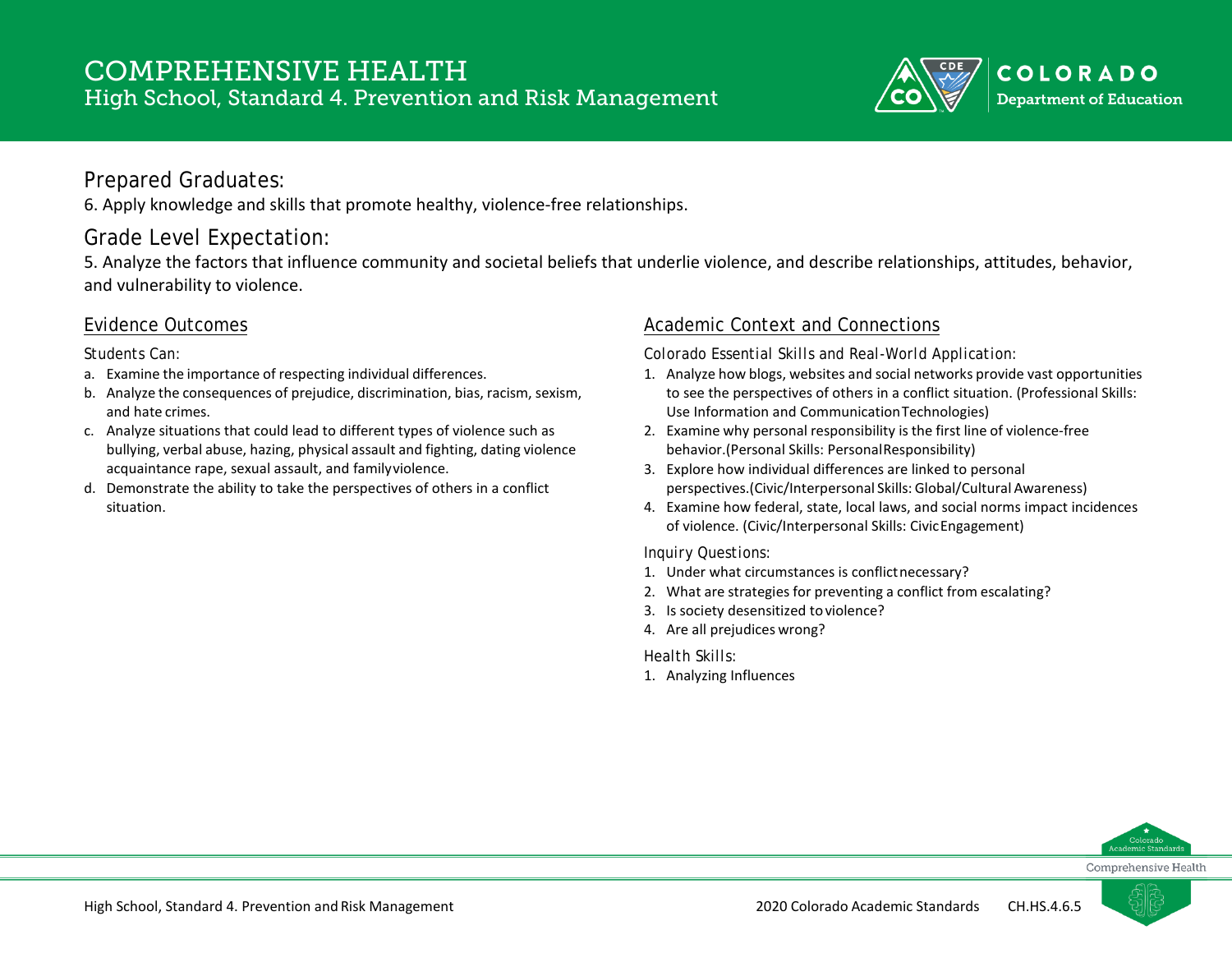

### Prepared Graduates:

6. Apply knowledge and skills that promote healthy, violence-free relationships.

## Grade Level Expectation:

6. Analyze the underlying causes of self-harming behavior and harming others, and identify strategies involved in seeking help.

#### Evidence Outcomes

*Students Can:*

- a. Analyze the signs and symptoms of people who are in danger of harming themselves or others.
- b. Explain how self-directed violence is the result of the accumulation of multiple problems rather than just oneproblem.
- c. Summarize why it is important to tell a parent or adult if there are people who are in danger of harming themselves orothers.

### Academic Context and Connections

*Colorado Essential Skills and Real-World Application:*

- 1. Explain how school and community resources for adolescent mental and emotional health services provide support for those in need. (Professional Skills: Use Information and CommunicationTechnologies)
- 2. Analyze how knowledge about self-harming behaviors informs decisionmaking related to personal wellness and the wellness of others. (Personal Skills: Self-Awareness)

#### *Inquiry Questions:*

- 1. Why might someone think it is necessary to feel pain to feel alive?
- 2. Under what circumstances should you maintain a confidence with someone who may be at risk of hurting himself orothers?

*Health Skills:*

1. Analyzing Influences



Comprehensive Health

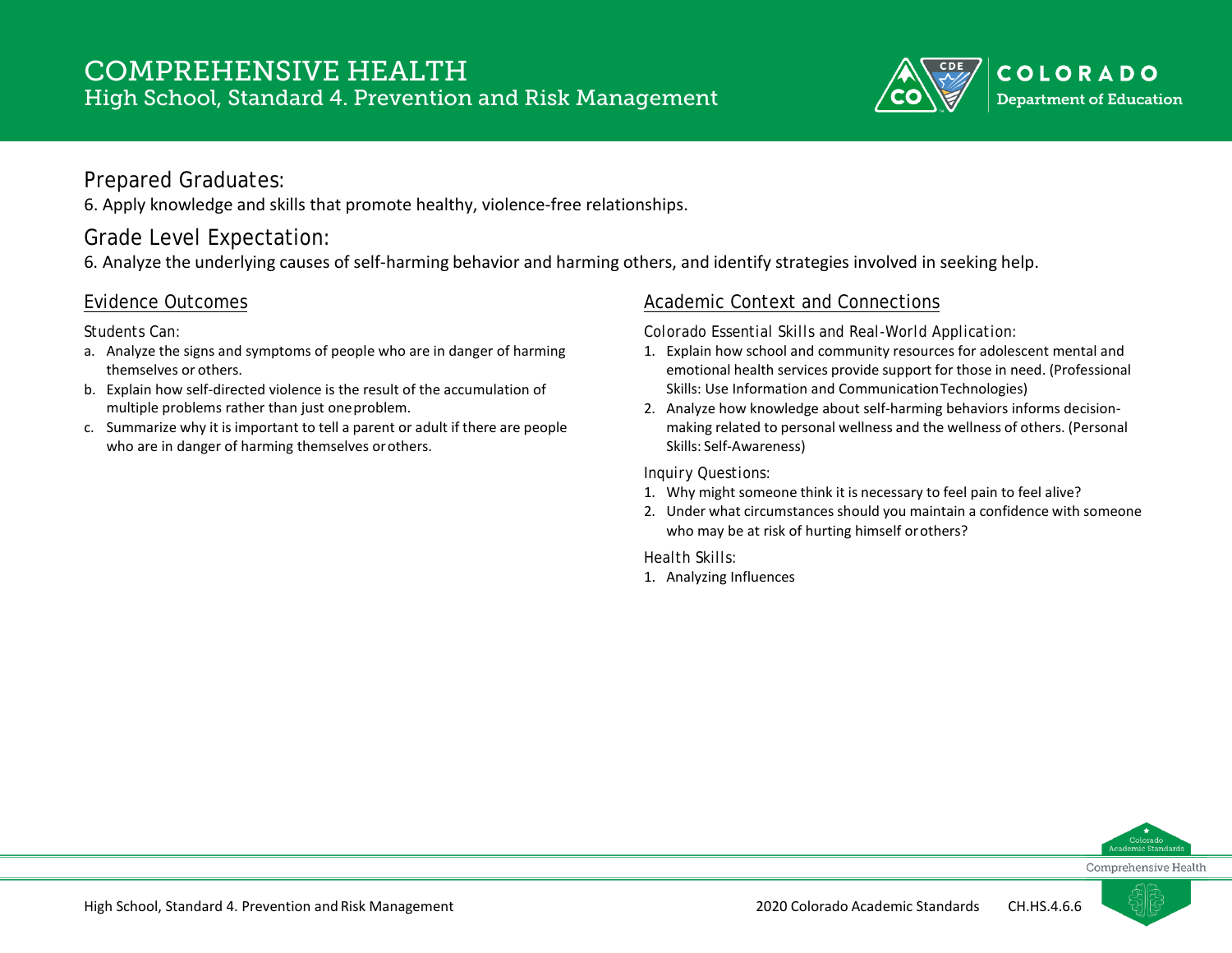

### Prepared Graduates:

6. Apply knowledge and skills that promote healthy, violence-freerelationships.

# Grade Level Expectation:

7. Identify the emotional and physical consequences of violence, and find strategies to deal with, prevent, and report them.

### Evidence Outcomes

*Students Can:*

- a. Analyze how power and control differences in relationships such as peer, dating, or family relationships can contribute to aggression and violence.
- b. Analyze situations that could lead to pressure to have sex.
- c. Summarize why individuals have the right to refuse sexual contact.
- d. Analyze the effects of emotional abuse.
- e. Analyze how media messages normalize violence (e.g., physical, sexual, emotional, relational).
- f. Identify strategies to deal with, prevent, and or reportviolence.

### Academic Context and Connections

*Colorado Essential Skills and Real-World Application:*

- 1. Identify where school and community resources for domestic violence, abuse and rape are available to those in need. (Professional Skills: Use Information and CommunicationTechnologies)
- 2. Analyze the difference in power and control and how it affects personal relationships. (Personal Skills: Personal Responsibility)
- 3. Explain how personal strategies can be learned to develop and enhance healthy behaviors and to avoid unsafe situations. (Personal Skills: Personal Responsibility)

#### *Inquiry Questions:*

- 1. Is emotional abuse as harmful as physicalabuse?
- 2. What are the short- and long-term effects of emotional abuse and physical abuse?
- 3. Are the friends and relationships you keep a reflection of yourself?
- 4. How do I know what personal boundaries to set in relationships?

*Health Skills:*

1. Analyzing Influences



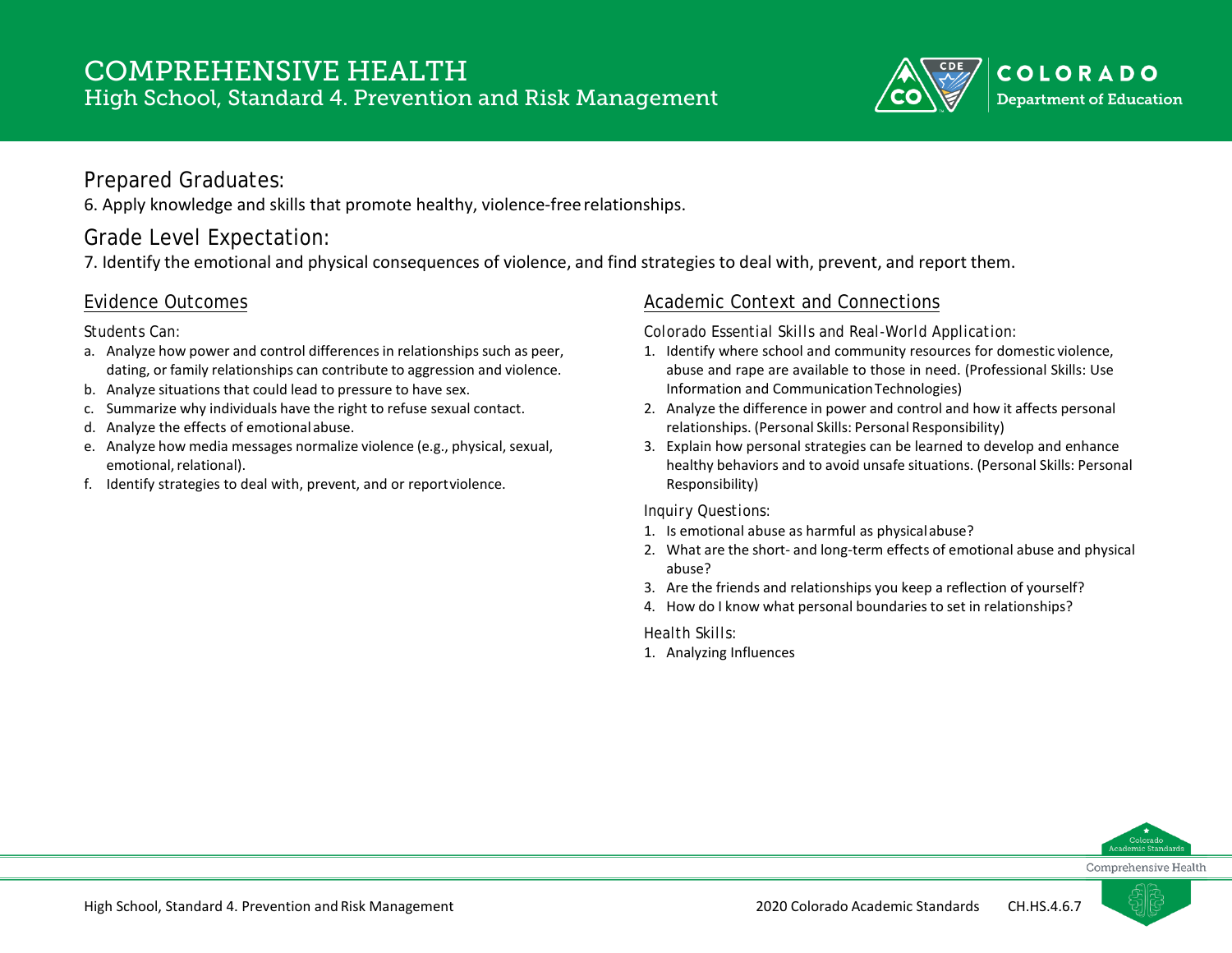

### Prepared Graduates:

6. Apply knowledge and skills that promote healthy, violence-free relationships.

# Grade Level Expectation:

8. Access valid information and resources that provide information about sexual assault andviolence.

### Evidence Outcomes

*Students Can:*

- a. Identify resources such as rape crisis centers that provideaccurate information about sexual assault and sexualviolence.
- b. Evaluate reliable school and community resourcesto assist with problems related to violence.

### Academic Context and Connections

*Colorado Essential Skills and Real-World Application:*

- 1. Analyze how school and community resources are available to assist individuals with problems related to violence. (Professional Skills: Use Information and CommunicationTechnologies)
- 2. Analyze how personal strategies can be learned to develop and enhance healthy behaviors and to avoid, reduce, and cope with unhealthy, risky, or potentially unsafe situations. (Personal Skills: Personal Responsibility)
- 3. Explain how the school and community provide valuable resources to support adolescent mental and emotional health, including providing immediate aid, protection, or shelter following an act of violence. (Professional Skills: Use Information and Communication Technologies)

#### *Inquiry Questions:*

- 1. Who can I trust to talk to about sexual assault and personal violence?
- 2. Under what circumstances should you maintain a confidence with someone who has been sexually assaulted?
- 3. When is it most important to turn to adult resources and/or school or community authorities for help?

*Health Skills:*

1. Accessing Information